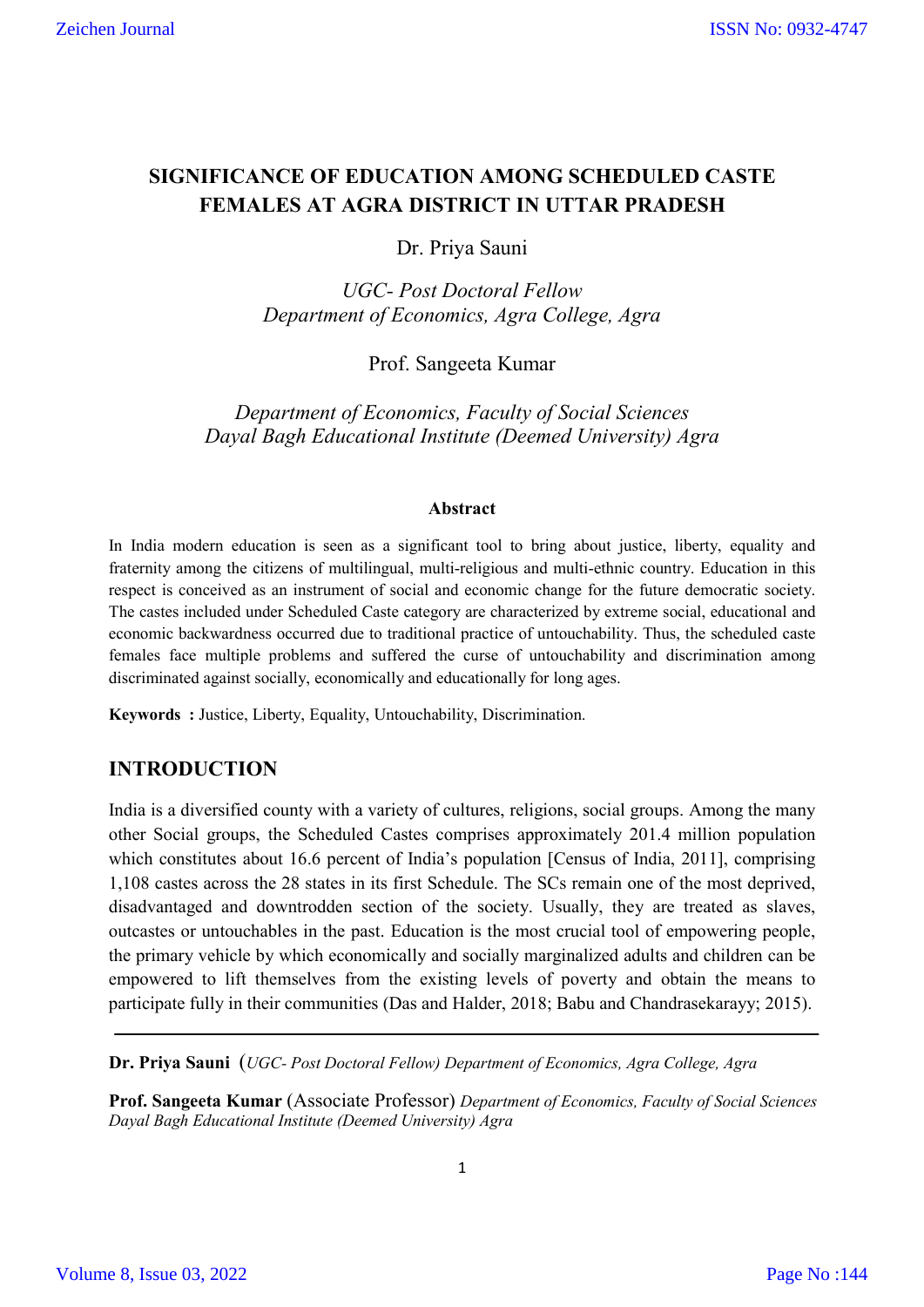Unless these underprivileged sections of the society receive the minimum education, they cannot exercise the civil, political, economic and social freedom as enshrined in the constitution of India (Chandidas, 1969).

After independence, the Scheduled Castes were given reservation status guaranteeing their economic, political and social representation and development [Chatterjee, 1996]. Though the literacy rate in India among the general and SCs population is increasing day by day, but there still lies a huge difference in terms of regions, place of residence, religion, gender and even within their sub-communities (Wankhede, 2001). The proportion of the population belonging to SCs in higher education is considerably low (Dhende, 2017).

## **LITERATURE REVIEW OF THE RESEARCH STUDY**

SC female's experience that endemic gender and caste discrimination and violence as the outcome of severely imbalanced social, economic and political power equations. Scheduled caste male and female both were deprived of education. They were not allowed to join schools for education. With regard to perception of Ambedkar on development, many studies across countries and states have been undertaken and examined. Vivek Kumar (2009) explores dalit women in Indian society are triply exploited on the basis of caste, class and gender. After defining the term dalits sociologically that dalit women are different from general caste women on the basis of their structural location, occupations they perform and treatment meted out to them by society in general. Thorat S.K (2005) argues and provides reasons for a reservation policy in the private sector as a remedy against discrimination of the weaker sections communities have been experiencing over centuries. He points out the fact that discrimination has been taken place across various environments- social, economic and political - on the basis of caste, religion, race, ethnicity, etc.

## **OBJECTIVES**

The major objectives of the research study are to know the Scheduled caste female gives importance to the education and the changes occurred duly in the study area and to explain the occupational backgrounds and their challenges of the Scheduled Caste females in the study area.

## **AREA AND SAMPLE**

The population for the sample study constitutes the educated scheduled caste females at Agra district in Uttar Pradesh. Though they are spread over the entire length and breadth of the research area district, for this present study purpose we have chosen 80 educated scheduled caste females with different employment background like Elementary and High School Teachers in private sector, Governmental employees, House wives, worked in different private sectors, self employed females etc. Nearly 43 House wives have been selected in a particular area identified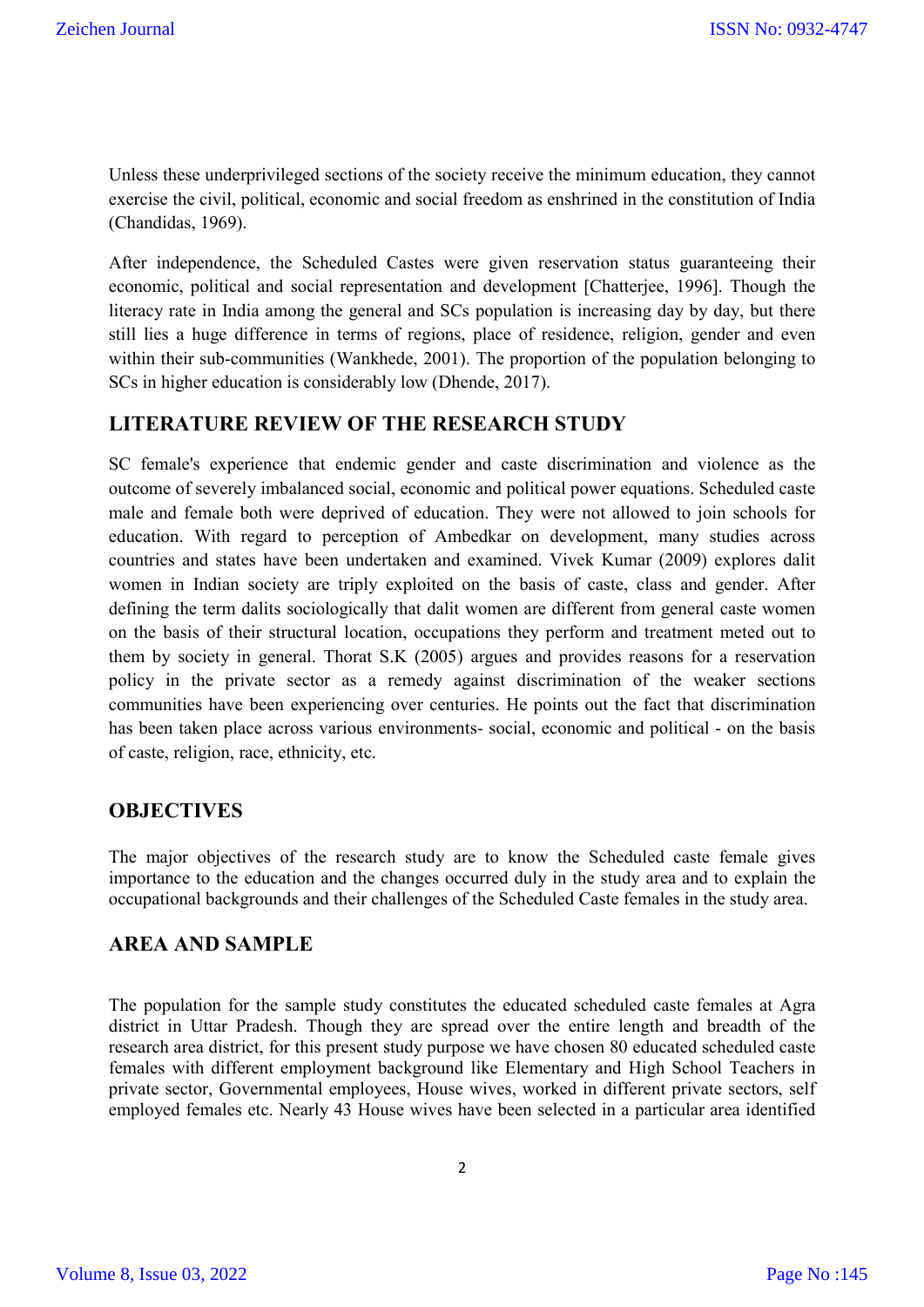for the purpose of the present study Jagdishpura has been selected for this purposes as almost all of the households here are belong to scheduled castes community.

## **METHODOLOGY**

For the present study data have been collected from both, the primary and secondary sources. Secondary data collected from the government and private institutions such as schools, government employees, worked in different private sectors like hospitals, insurance sector, marketing field etc. Primary data collected for the respondents were randomly selected. For the present study scheduled caste females community were selected and the unit of the study is individual female in the selected area.

For the present study tools and techniques were used. They are mainly interview schedules, observation and formal and informal interview methods. For Data analysis and interpretation tables were created according to the findings of the research. Governmental employees, House wives, worked in different private sectors, self employed females.

| <b>SAMPLE SIZE OF THE RESPONDENTS</b> |                                                                          |               |  |
|---------------------------------------|--------------------------------------------------------------------------|---------------|--|
| <b>Sl. No.</b>                        | <b>Type of Occupation</b>                                                | No. of female |  |
| $\mathbf{1}$                          | Elementary and High School Teachers in<br>private sector                 | 12            |  |
| $\overline{2}$                        | Governmental<br>(Government)<br>employees<br>teacher,)                   | 01            |  |
| 3                                     | worked in different private sectors (hospitals,<br>insurance and others) | 12            |  |
| 4                                     | Self- employed females (tailoring, beauty<br>parlor, tutor etc.)         | 13            |  |
| 5                                     | House wives                                                              | 42            |  |
| <b>Total</b>                          |                                                                          | 80            |  |

## **TABLE:1- RESPONDENTS OCCUPATION BELONG TO SCHEDULED CASTE FEMALE**

In this research, these 42 House wives have been educated but they are not employed in where, because they play important role in their family like take care of children and all responsibility of whole family etc. There is no support and guidance to get earning opportunity for selfdependency. For the present study, we found 12 elementary and high school Teachers are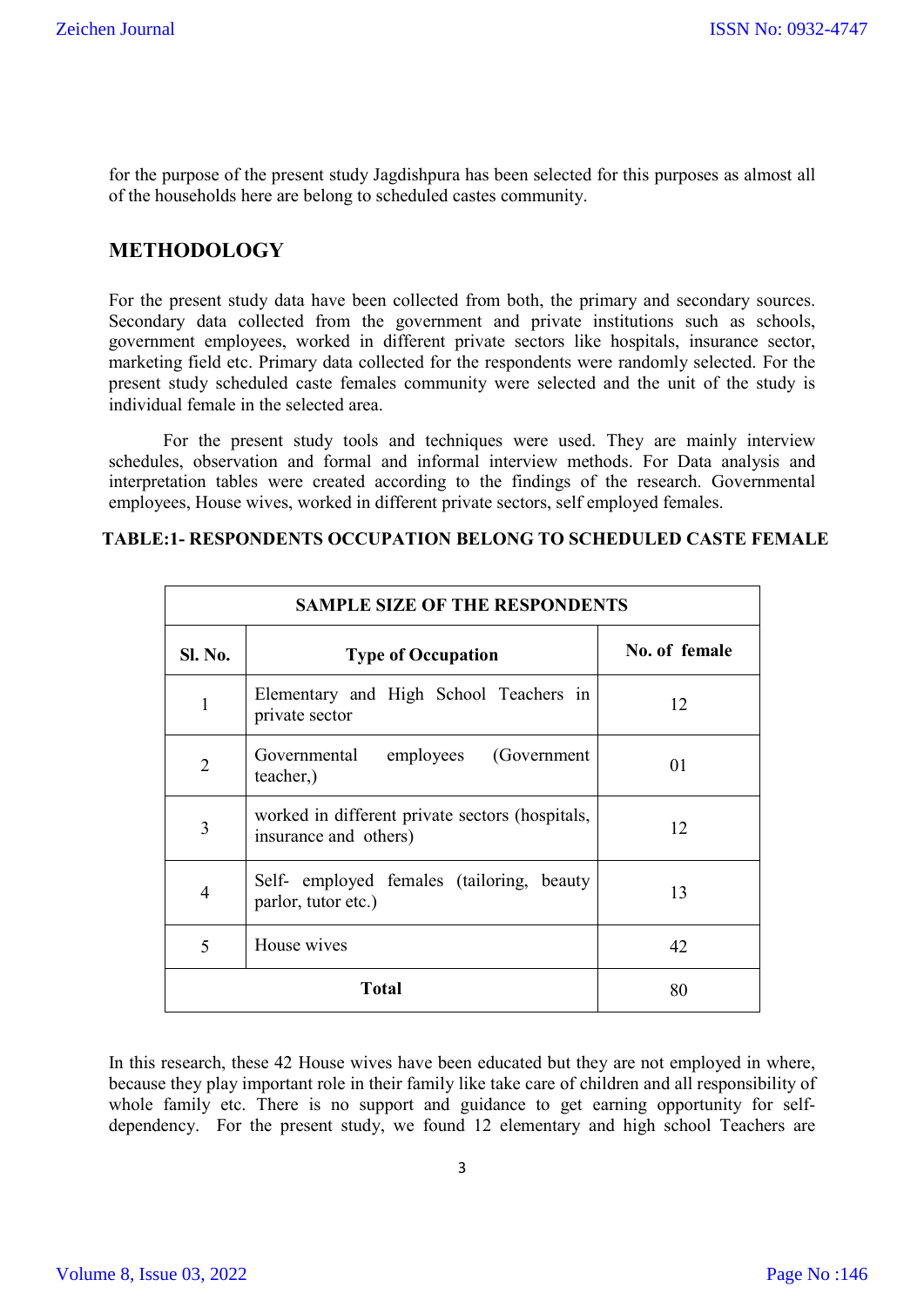worked with private institutions selected. The study had been conducted in the areas of Jagdishpura at Agra district in Uttar Pradesh. In these areas nearly 50 schools are present. In different private sectors 12 scheduled caste female employees have been selected from hospitals, insurance sector, and other instructions which are located in Agra district. Self- employed 13 scheduled caste females have been selected for this study that's worked like tailoring, beauty parlor, tutor etc. Nearby 12 scheduled caste female respondents worked in different private sectors such as hospitals, insurance and others field. Only 01 respondent found government employees who are employed in Department of Basic Shiksha Parishad as assistant teacher in primary schools that has been selected. These respondents have been identified through a random sample covering the selected research area for the purpose of the present study. The specific area was selected as majority of the respondents are from scheduled caste community and among them most of the females are engaged in diversified activities as mentioned under sampling procedure.

### **EDUCATION LEVEL OF THE RESPONDENTS SCs FEMALES**

In the present study, education level of the SCs female respondents shows that the majority of 36.25 per cent of them have reported that their education is graduation. 16.25 per cent of the SCs female respondents have replied that their education level is Post-Graduation in different subjects. 21.25 per cent of the respondents briefed that their level of education is intermediate only. While 15 per cent of SCs female respondents observed that high school is their level of education. 8.75 per cent of the respondents have informed that they are junior high school as shown in table-2.

| SL. NO | <b>EDUCATION LEVEL</b>   | <b>NO. OF RESPONDENTS</b> | <b>PERCENTAGE</b> |
|--------|--------------------------|---------------------------|-------------------|
|        | Illiterate               |                           |                   |
|        | Primary                  |                           | 1.25              |
|        | Junior High School       |                           | 8.75              |
|        | High school              |                           |                   |
|        | Intermediate             |                           | 21.25             |
|        | Graduation               | 29                        | 36.25             |
|        | Post Graduation          |                           | 16.25             |
|        | Other degree and diploma | 01                        | 1.25              |
|        | Total                    | 80                        | 100               |

**TABLE: 2- EDUCATION LEVEL OF THE RESPONDENTS SCs FEMALES**

And Remaining 1.25 per cent of the SCs female respondents have revealed that their education level is Primary and (1.25) reported other degree and diploma holder. Thus, according to this research study it can be concluded that most SCs female respondents' education attainment are only graduates from data collected.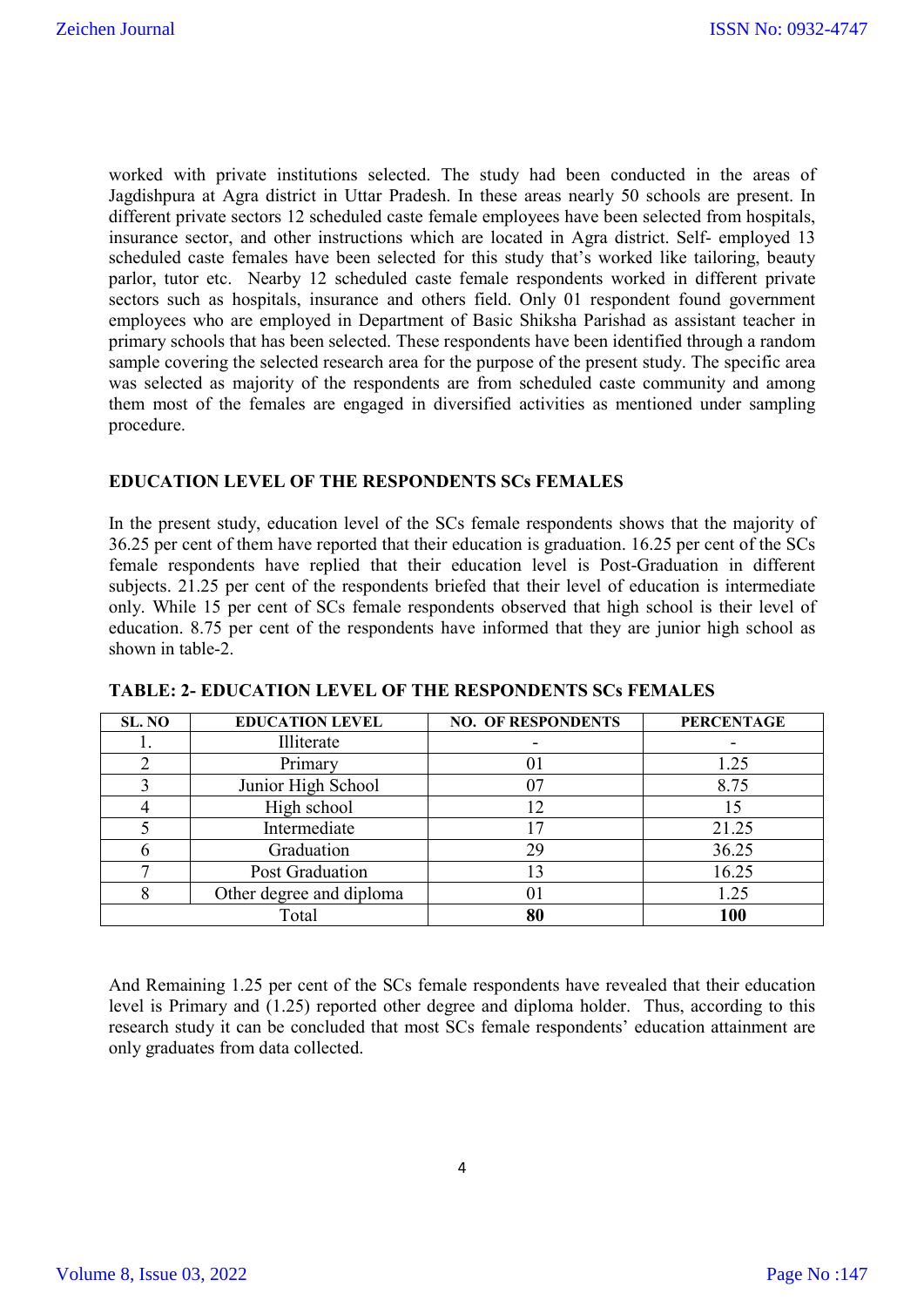**CHART - 1**



# **SOCIO - ECONOMIC FAMILY BACKGROUND AND PARENTAL BACKGROUND EDUCATION OF EDUCATED RESPONDENTS**

The Scheduled Caste has been the last on the hierarchical ladder of the society's structure in India. Even after India's independents, education and desired education achievement is a wide challenge for the Scheduled Caste. There are so many reasons for non ac style for them. Maximum population of scheduled caste economically suffer from low income, low productivity, low wages for labour, conditions of work often onerous and no permanent employment for their livelihood. The standard of living according their earnings opportunity is miserably low and their daily lives reflect a phenomenon of large scale of underemployment and their family survival problem. They are asset less, unskilled and having high dependency ratio. Scheduled Caste. There are so many reasons for non achieved developed life aximum population of scheduled caste economically suffer from low income, low wages for labour, conditions of work often onerous and no permanent h hical ladder of the society's structure in<br>desired education achievement is a wide<br>reasons for non achieved developed life

The standard of living which their earnings permit is miserably low and their daily lives reflect a phenomenon of large scale of underemployment and the problem of health, finance, social evils, preference of male oriented society etc. They are asset less, unskilled and having dependency ratio. The sources of any self-business are very limited. From political angle they are not allow to represent frontline leader even government provision of Caste representation at various level. their daily lives reflect a phenomenon of large scale of underemployment and<br>al problem. They are asset less, unskilled and having high dependency ratio.<br>ing which their earnings permit is miserably low and their daily liv iving according their earnings opportunity is<br>nenon of large scale of underemployment and<br>nskilled and having high dependency ratio.<br>s miserably low and their daily lives reflect a<br>d the problem of health, finance, social

In India basically, women are not treated on par with men. Moreover, the Schedule Caste female are oppressed among the oppressed in society.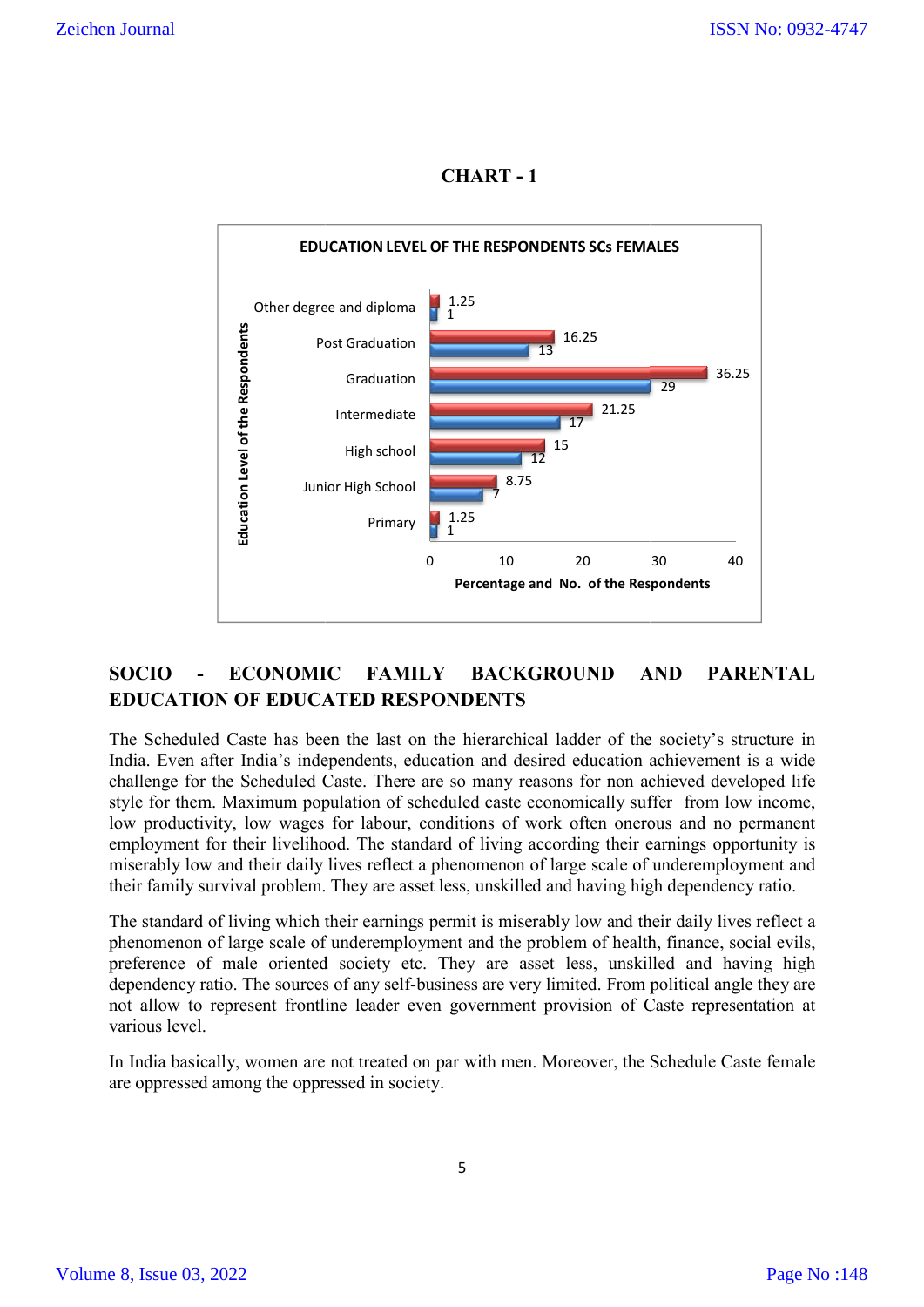Education is a multiple process developing and promoting social, economic, health, cultural and other consciousness among human beings. It is through the process of education both formal and non-formal, that human standards and ideas are raised to the highest point. Therefore educational development is the essential pre - requisite to the all-round development of any community.

The following table 3 gives the data on the parental education of the respondents-.

| S. No. | <b>Educational</b><br>Qualification | No. of<br><b>Respondents</b> | Percentage |
|--------|-------------------------------------|------------------------------|------------|
|        | Illiterate                          | 19                           | 23.75      |
| 2      | Primary                             | 27                           | 33.75      |
| 3      | Junior High School                  | 18                           | 22.5       |
|        | High school                         | 9                            | 11.25      |
| 5      | Intermediate                        |                              | 8.75       |
| 6      | Graduation                          |                              |            |
| 7      | Post Graduation                     |                              |            |
|        | Total                               | 80                           | 100        |

**TABLE: 3- EDUCATION LEVEL OF RESPONDENTS'S PARENTS**

The present study on parental educational qualification of the respondents shows that the majority 33.75 per cent of the respondents have reported that their parent's educational qualification is primary. 23.75 per cent of the respondents have replied that their parents are illiterate. 22.5 per cent of the respondents said that their parent's educational qualification is till junior high school level. While 11.25 percent of the respondents informed that their parents are high school. 8.75 percent of the respondents said that their parent's educational qualification is intermediate. Therefore, it may be concluded from the above data that the majority of scheduled caste women's parents educational qualification is primary. But there is no respondent's parents found graduate and postgraduate qualification, it is very measurable issue for this community.

| S.<br>No.      | <b>Parent's Monthly</b><br>Income | No. of<br><b>Respondents</b> | Percentage |
|----------------|-----------------------------------|------------------------------|------------|
|                | <b>Below-1000</b>                 | 9                            | 11.25      |
| $\overline{2}$ | 1000-5000                         | 14                           | 17.5       |
| 3              | 5000-10,000                       | 22                           | 27.5       |
| 4              | 10,000-15000                      | 18                           | 22.5       |
| 5              | 15000-20,000                      | 10                           | 12.5       |
| 6              | 20,000 and above                  |                              | 8.75       |
|                | Total                             | 80                           | 100        |

#### **TABLE:4- PARENT'S MONTHLY INCOME OF THE RESPONDENTS**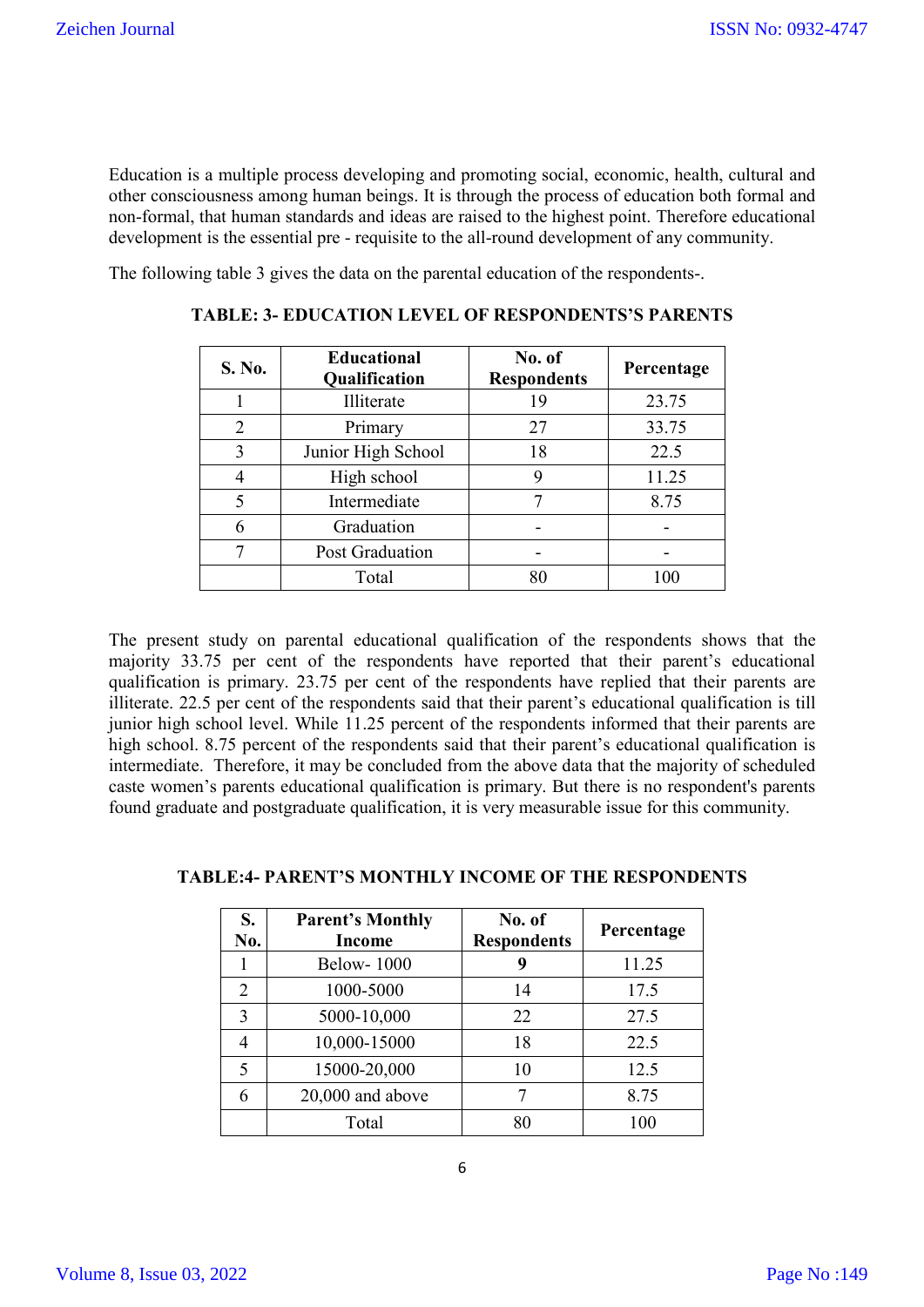The present research study on parent's monthly income of the respondent's shows that the majority 27.5 per cent of the respondents reported that their parent's monthly income between 5,000- 10,000. 22.05 per cent of the respondents replied that their parent's monthly income was between 10,000-15000 and above. 17.5 percent of the respondents informed that their parent's monthly income was between  $1000 - 5{,}000$ . 12.5 per cent of the respondents said that their parent's monthly income was between 15,000 - 20,000. 11.25 per cent of the respondents reported that their parent's monthly income was below 1000 and remaining 8.75 percent of the respondents informed that their parent's monthly income was above 20,000. Therefore, it may be concluded from the above data that majority of scheduled caste female's parents monthly income was between 5,000-10,000.

# **EDUCATIONAL GOAL OF SCHEDULED CASTE FEMALES**

Education is backbone of human society and also brings equal opportunity for both men and women. Educated people will be able to create a better society. Without a good education, a better society can't be formed. Its importance in life can't be ignored as lack of education gives birth to numerous social problems like poor health, internal conflict, poor living standards and many more. Lack of education creates problems like superstition, domestic violence, poor health, and poor living standards. Due to lack of education, many illiterate people suffer the hardships of discrimination, untouchability & injustices prevailing in the society but with the advancement of a good education. If all the people will be educated; this ultimately leads to the upliftment of economically weaker sections of society. Education brings equal opportunity for both men and women and educated people will be able to create a better society. Education also helps in empowering women. Education helps to become self-dependent and build great confidence among them to accomplish difficult tasks. On getting an education, their standard of life gets improved.

The following table gives the information about educational Goal of the sample respondents.

| S. No. | <b>Educational Goal of the Respondents</b> | No. of<br><b>Respondents</b> | Percentage |
|--------|--------------------------------------------|------------------------------|------------|
|        | To become Self-dependent                   |                              | 7.5        |
|        | To economic help in their family           |                              | 11.25      |
|        | To get knowledge                           |                              | 10         |
|        | To get job                                 |                              | 12.5       |
|        | To improve their socio-economic status     | 05                           | 6.25       |
|        | To fulfill their needs                     |                              | 13.75      |
|        | All above facts                            | 31                           | 38.75      |
|        | Total                                      | 80                           | 100        |

### **TABLE :5- EDUCATIONAL GOAL OF THE SCHEDULE CASTE FEMALES (RESPONDENTS)**

The present study on educational goal of the schedule caste females shows that 13.75 per cent of the respondents have reported that their educational goal is to fulfill their needs. While 12.5 per